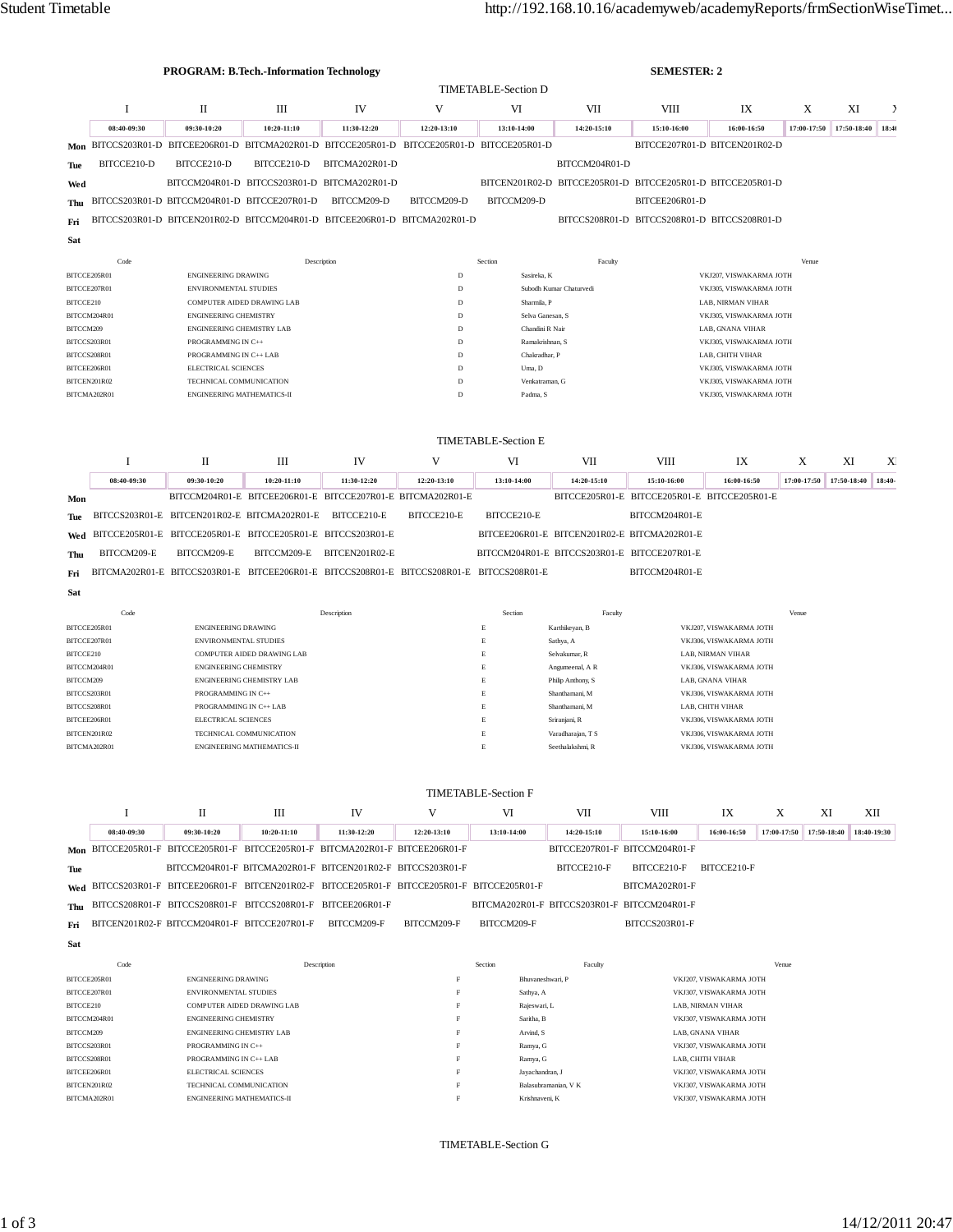|                              | 1           | П                                                   | Ш                                                                                         | IV             | V                | VI                                   | VII                                |         | VIII                                                        | IX                                           | X                       | XI          |      |
|------------------------------|-------------|-----------------------------------------------------|-------------------------------------------------------------------------------------------|----------------|------------------|--------------------------------------|------------------------------------|---------|-------------------------------------------------------------|----------------------------------------------|-------------------------|-------------|------|
|                              | 08:40-09:30 | 09:30-10:20                                         | 10:20-11:10                                                                               | 11:30-12:20    | 12:20-13:10      | 13:10-14:00                          | 14:20-15:10                        |         | 15:10-16:00                                                 | 16:00-16:50                                  | 17:00-17:50             | 17:50-18:40 | 18:4 |
| Mon                          |             |                                                     | BITCCM204R01-G BITCEN201R02-G BITCMA202R01-G                                              |                |                  | BITCEE206R01-G                       | BITCCM209-G                        |         | BITCCM209-G                                                 | BITCCM209-G                                  |                         |             |      |
| Tue                          |             |                                                     | BITCCS203R01-G BITCEE206R01-G BITCMA202R01-G BITCCS208R01-G BITCCS208R01-G BITCCS208R01-G |                |                  |                                      |                                    |         | BITCCE207R01-G                                              |                                              |                         |             |      |
| Wed                          | BITCCE210-G | BITCCE210-G                                         | BITCCE210-G                                                                               | BITCCS203R01-G |                  |                                      |                                    |         | BITCEE206R01-G BITCMA202R01-G BITCCM204R01-G                |                                              |                         |             |      |
| Thu                          |             |                                                     | BITCCE205R01-G BITCCE205R01-G BITCCE205R01-G BITCCS203R01-G BITCCM204R01-G                |                |                  |                                      | BITCEN201R02-G                     |         |                                                             |                                              |                         |             |      |
| Fri                          |             |                                                     | BITCCS203R01-G BITCCM204R01-G BITCMA202R01-G BITCEN201R02-G                               |                |                  |                                      |                                    |         | BITCCE207R01-G BITCCE205R01-G BITCCE205R01-G BITCCE205R01-G |                                              |                         |             |      |
| Sat                          |             |                                                     |                                                                                           |                |                  |                                      |                                    |         |                                                             |                                              |                         |             |      |
|                              | Code        |                                                     |                                                                                           | Description    |                  | Section                              |                                    | Faculty |                                                             |                                              | Venue                   |             |      |
| BITCCE205R01                 |             | ENGINEERING DRAWING                                 |                                                                                           |                |                  | ${\bf G}$                            | Vinoth Kumar, P                    |         |                                                             | VKJ207, VISWAKARMA JOTH                      |                         |             |      |
| BITCCE207R01<br>BITCCE210    |             | <b>ENVIRONMENTAL STUDIES</b>                        | COMPUTER AIDED DRAWING LAB                                                                |                |                  | G<br>G                               | Sathya, A<br>Sathya, A             |         |                                                             | VKJ308, VISWAKARMA JOTH<br>LAB, NIRMAN VIHAR |                         |             |      |
| BITCCM204R01                 |             | <b>ENGINEERING CHEMISTRY</b>                        |                                                                                           |                |                  | G                                    | Ravikumar, R                       |         |                                                             | VKJ308, VISWAKARMA JOTH                      |                         |             |      |
| BITCCM209                    |             |                                                     | ENGINEERING CHEMISTRY LAB                                                                 |                |                  | G                                    | Thiruvasagam, P                    |         |                                                             | LAB, GNANA VIHAR                             |                         |             |      |
| BITCCS203R01<br>BITCCS208R01 |             | PROGRAMMING IN C++<br>PROGRAMMING IN C++ LAB        |                                                                                           |                |                  | ${\bf G}$<br>${\bf G}$               | Umamaheswari, P<br>Umamaheswari, P |         |                                                             | VKJ308, VISWAKARMA JOTH<br>LAB, CHITH VIHAR  |                         |             |      |
| BITCEE206R01                 |             | ELECTRICAL SCIENCES                                 |                                                                                           |                |                  | ${\bf G}$                            | Subhashini, N                      |         |                                                             | VKJ308, VISWAKARMA JOTH                      |                         |             |      |
| BITCEN201R02                 |             |                                                     | TECHNICAL COMMUNICATION                                                                   |                |                  | ${\bf G}$                            | Valanarasu, A                      |         |                                                             | VKJ308, VISWAKARMA JOTH                      |                         |             |      |
| BITCMA202R01                 |             |                                                     | <b>ENGINEERING MATHEMATICS-II</b>                                                         |                |                  | ${\bf G}$                            | Srikanth, R                        |         |                                                             | VKJ308, VISWAKARMA JOTH                      |                         |             |      |
|                              |             |                                                     |                                                                                           |                |                  | <b>TIMETABLE-Section H</b>           |                                    |         |                                                             |                                              |                         |             |      |
|                              | Ι           | П                                                   | Ш                                                                                         | IV             | V                | VI                                   | VII                                |         | VIII                                                        | IX                                           | X                       | XI          |      |
|                              | 08:40-09:30 | 09:30-10:20                                         | $10:20 - 11:10$                                                                           | 11:30-12:20    | 12:20-13:10      | 13:10-14:00                          | 14:20-15:10                        |         | 15:10-16:00                                                 | 16:00-16:50                                  | 17:00-17:50             | 17:50-18:40 | 18:  |
|                              |             |                                                     | Mon BITCCM204R01-H BITCCS203R01-H BITCCE207R01-H BITCEE206R01-H BITCMA202R01-H            |                |                  |                                      |                                    |         | BITCCE205R01-H BITCCE205R01-H BITCCE205R01-H                |                                              |                         |             |      |
| Tue                          |             |                                                     | BITCCS208R01-H BITCCS208R01-H BITCCS208R01-H BITCCS203R01-H                               |                |                  |                                      |                                    |         | BITCEE206R01-H BITCEN201R02-H BITCMA202R01-H BITCCM204R01-H |                                              |                         |             |      |
| Wed                          |             |                                                     | BITCEN201R02-H BITCCS203R01-H                                                             | BITCCE210-H    | BITCCE210-H      | BITCCE210-H                          |                                    |         | BITCCM204R01-H                                              |                                              |                         |             |      |
| Thu                          |             |                                                     | BITCCS203R01-H BITCMA202R01-H BITCCE205R01-H BITCCE205R01-H BITCCE205R01-H                |                |                  |                                      |                                    |         | BITCEE206R01-H                                              |                                              |                         |             |      |
| Fri                          |             |                                                     | BITCMA202R01-H BITCEN201R02-H BITCCE207R01-H                                              |                |                  |                                      | BITCCM204R01-H BITCCM209-H         |         | BITCCM209-H                                                 | BITCCM209-H                                  |                         |             |      |
| Sat                          |             |                                                     |                                                                                           |                |                  |                                      |                                    |         |                                                             |                                              |                         |             |      |
|                              | Code        |                                                     |                                                                                           | Description    |                  | Section                              |                                    | Faculty |                                                             |                                              | Venue                   |             |      |
| BITCCE205R01                 |             | <b>ENGINEERING DRAWING</b>                          |                                                                                           |                | $\mathbf H$      |                                      | Subash Chandra Bose, S             |         |                                                             | VKJ327, VISWAKARMA JOTH                      |                         |             |      |
| BITCCE207R01                 |             | <b>ENVIRONMENTAL STUDIES</b>                        |                                                                                           |                | $\mathbf H$      |                                      | Mahalakshmi, M                     |         |                                                             | VKJ309, VISWAKARMA JOTH                      |                         |             |      |
| BITCCE210<br>BITCCM204R01    |             | <b>ENGINEERING CHEMISTRY</b>                        | COMPUTER AIDED DRAWING LAB                                                                |                | H<br>$\mathbf H$ |                                      | Venkatesan, K<br>Philip Anthony, S |         |                                                             | LAB, NIRMAN VIHAR<br>VKJ309, VISWAKARMA JOTH |                         |             |      |
| BITCCM209                    |             | ENGINEERING CHEMISTRY LAB                           |                                                                                           |                | H                |                                      | Ravikumar, R                       |         |                                                             | LAB, GNANA VIHAR                             |                         |             |      |
| BITCCS203R01                 |             | PROGRAMMING IN C++                                  |                                                                                           |                | Н                |                                      | Saravanan, R                       |         |                                                             | VKJ309, VISWAKARMA JOTH                      |                         |             |      |
| BITCCS208R01<br>BITCEE206R01 |             | PROGRAMMING IN C++ LAB<br>ELECTRICAL SCIENCES       |                                                                                           |                | H<br>H           |                                      | Saravanan, R<br>Raja Mohan, J      |         |                                                             | LAB, CHITH VIHAR<br>VKJ309, VISWAKARMA JOTH  |                         |             |      |
| BITCEN201R02                 |             | TECHNICAL COMMUNICATION                             |                                                                                           |                | H                |                                      | Koperundevi, E                     |         |                                                             | VKJ309, VISWAKARMA JOTH                      |                         |             |      |
| BITCMA202R01                 |             | <b>ENGINEERING MATHEMATICS-II</b>                   |                                                                                           |                | H                |                                      | Rajaraman, R                       |         |                                                             | VKJ309, VISWAKARMA JOTH                      |                         |             |      |
|                              |             |                                                     |                                                                                           |                |                  | <b>TIMETABLE-Section I</b>           |                                    |         |                                                             |                                              |                         |             |      |
|                              | I           | П                                                   | Ш                                                                                         | IV             | V                | VI                                   | VII                                |         | <b>VIII</b><br>IX                                           | X                                            | XI                      | XII         |      |
|                              | 08:40-09:30 | 09:30-10:20                                         | 10:20-11:10                                                                               | 11:30-12:20    | 12:20-13:10      | 13:10-14:00                          | 14:20-15:10                        |         | 15:10-16:00<br>16:00-16:50                                  | 17:00-17:50                                  | 17:50-18:40             | 18:40-19:30 |      |
|                              |             | Mon BITCEN201R02-I BITCCM204R01-I BITCMA202R01-I    |                                                                                           | BITCCM209-I    | BITCCM209-I      | BITCCM209-I                          |                                    |         | BITCCS203R01-I                                              |                                              |                         |             |      |
| Tue                          |             |                                                     | BITCCE205R01-I BITCCE205R01-I BITCCE205R01-I BITCMA202R01-I BITCCM204R01-I                |                |                  |                                      | BITCCS203R01-I BITCEE206R01-I      |         |                                                             |                                              |                         |             |      |
| Wed                          |             |                                                     | BITCCS203R01-I BITCCM204R01-I BITCMA202R01-I BITCCE207R01-I BITCEE206R01-I                |                |                  |                                      |                                    |         | BITCCS208R01-I BITCCS208R01-I BITCCS208R01-I                |                                              |                         |             |      |
| Thu                          |             |                                                     | BITCEN201R02-I BITCCS203R01-I BITCMA202R01-I BITCCM204R01-I                               |                |                  |                                      |                                    |         | BITCCE205R01-I BITCCE205R01-I BITCCE205R01-I                |                                              |                         |             |      |
| Fri                          |             | BITCEE206R01-I BITCCE207R01-I                       |                                                                                           | BITCCE210-I    | BITCCE210-I      | BITCCE210-I                          |                                    |         | BITCEN201R02-I                                              |                                              |                         |             |      |
| Sat                          |             |                                                     |                                                                                           |                |                  |                                      |                                    |         |                                                             |                                              |                         |             |      |
|                              | Code        |                                                     | Description                                                                               |                |                  | Section                              | Faculty                            |         |                                                             |                                              | Venue                   |             |      |
| BITCCE205R01                 |             | <b>ENGINEERING DRAWING</b>                          |                                                                                           |                | $\mathbf I$      | Tagore, M                            |                                    |         |                                                             | VKJ327, VISWAKARMA JOTH                      |                         |             |      |
| BITCCE207R01<br>BITCCE210    |             | ENVIRONMENTAL STUDIES<br>COMPUTER AIDED DRAWING LAB |                                                                                           |                | Т<br>л           | Mahalakshmi, M<br>Balachandar, K     |                                    |         | LAB, NIRMAN VIHAR                                           | VKJ310, VISWAKARMA JOTH                      |                         |             |      |
| BITCCM204R01                 |             | <b>ENGINEERING CHEMISTRY</b>                        |                                                                                           |                | Т                | Thiruvasagam, P                      |                                    |         |                                                             | VKJ310, VISWAKARMA JOTH                      |                         |             |      |
| BITCCM209                    |             | ENGINEERING CHEMISTRY LAB                           |                                                                                           |                | T                | Saritha, B                           |                                    |         | LAB, GNANA VIHAR                                            |                                              |                         |             |      |
| BITCCS203R01<br>BITCCS208R01 |             | PROGRAMMING IN C++<br>PROGRAMMING IN C++ LAB        |                                                                                           |                | T<br>T           | Vijayalakshmi, N<br>Vijayalakshmi, N |                                    |         | LAB, CHITH VIHAR                                            | VKJ310, VISWAKARMA JOTH                      |                         |             |      |
| BITCEE206R01                 |             | ELECTRICAL SCIENCES                                 |                                                                                           |                | $\mathbf{I}$     |                                      | Nandhini Gayathri, M               |         |                                                             | VKJ310, VISWAKARMA JOTH                      |                         |             |      |
| BITCEN201R02                 |             | TECHNICAL COMMUNICATION                             |                                                                                           |                | л                |                                      | Balasubramanian, V K               |         |                                                             | VKJ310, VISWAKARMA JOTH                      |                         |             |      |
| BITCMA202R01                 |             | ENGINEERING MATHEMATICS-II                          |                                                                                           |                |                  |                                      | Balasubramanian, K                 |         |                                                             | VKJ310, VISWAKARMA JOTH                      |                         |             |      |
|                              |             |                                                     |                                                                                           |                |                  | <b>TIMETABLE-Section J</b>           |                                    |         |                                                             |                                              |                         |             |      |
|                              | 1           | П                                                   | Ш                                                                                         | IV             | V                | VI                                   | VII                                |         | <b>VIII</b>                                                 | X<br>IX                                      | XI                      | XII         |      |
|                              | 08:40-09:30 | 09:30-10:20                                         | 10:20-11:10                                                                               | 11:30-12:20    | 12:20-13:10      | 13:10-14:00                          | 14:20-15:10                        |         | 15:10-16:00                                                 | 16:00-16:50                                  | 17:00-17:50 17:50-18:40 | 18:40-19:30 |      |

**Mon** BITCCS208R01-J BITCCS208R01-J BITCCS208R01-J BITCCM204R01-J BITCCE207R01-J BITCMA202R01-J BITCEE206R01-J